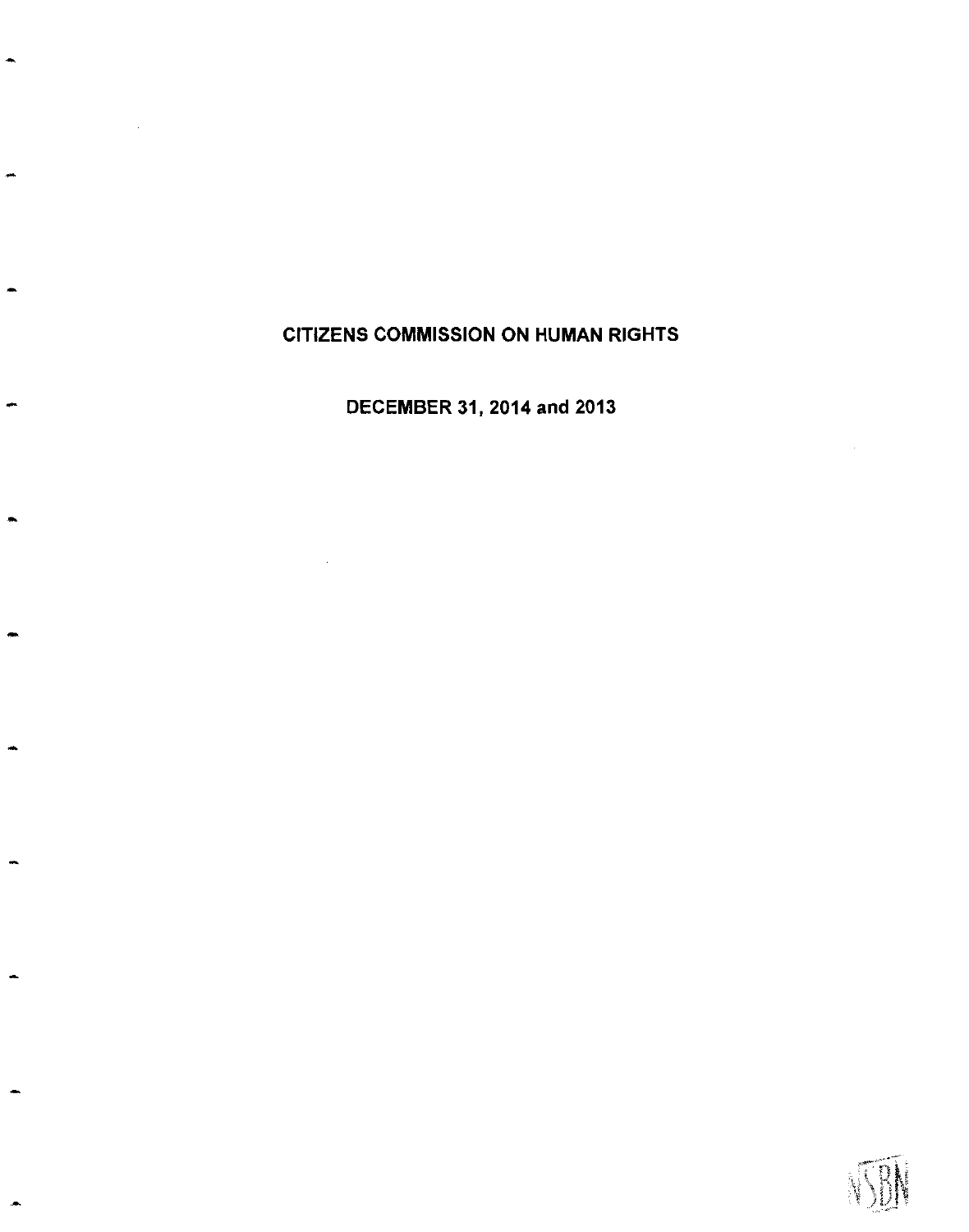IERTIFIED PUBLIC ACCOUNTANTS h. BUSINESS CONSULTANTS

September 17, 2015

 

## INDEPENDENT AUDITORS' REPORT

Board of Directors Citizens Commission on Human Rights Los Angeles, California

## Report on the Financial Statements

We have audited the accompanying financial statements of Citizens Commission on Human Rights (a nonprofit organization), which comprise the statements of financial position as of December 31, 2014 and 2013, and the related statements of activities, functional expenses and cash flows for the years then ended, and the related notes to the financial statements .

## Management's Responsibility for the Financial Statements

Management is responsible for the preparation and fair presentation of these financial statements in accordance with accounting principles generally accepted in the United States of America; this includes the design, implementation, and maintenance of internal control relevant to the preparation and fair presentation of financial statements that are free from material misstatement, whether due to fraud or error.

## Auditor's Responsibility

Our responsibility is to express an opinion on these financial statements based on our audit . We conducted our audit in accordance with auditing standards generally accepted in the United States of America. Those standards require that we plan and perform the audit to obtain reasonable assurance about whether the financial statements are free of material misstatement .

An audit involves performing procedures to obtain audit evidence about the amounts and disclosures in the financial statements . The procedures selected depend on the auditor's judgment, including the assessment of the risks of material misstatement of the financial statements, whether due to fraud or error . In making those risk assessments, the auditor considers internal control relevant to the entity's preparation and fair presentation of the financial statements in order to design audit procedures that are appropriate in the circumstances, but not for the purpose of expressing an opinion on the effectiveness of the entity's internal control. Accordingly, we express no such opinion. An audit also includes evaluating the appropriateness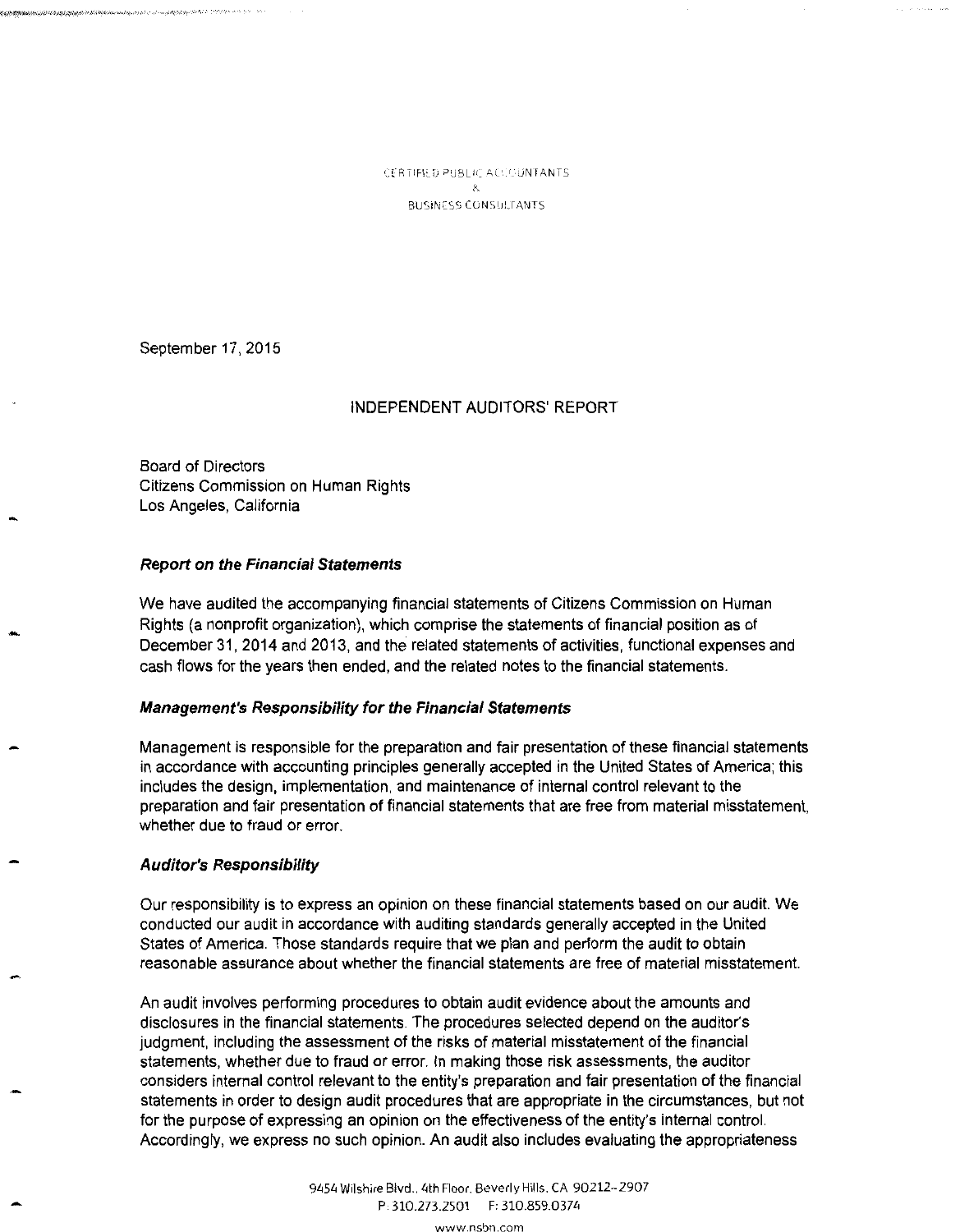## INDEPENDENT AUDITORS' REPORT

of accounting policies used and the reasonableness of significant accounting estimates made by management, as well as evaluating the overall presentation of the financial statements .

We believe that the audit evidence we have obtained is sufficient and appropriate to provide a basis for our audit opinion.

## Opinion

In our opinion, the financial statements referred to above present fairly, in all material respects, the financial position of Citizens Commission on Human Rights of December 31, 2014 and 2013, and the statements of activities, functional expenses and cash flows for the year then ended in conformity with accounting principles generally accepted in the United States of America .

 $N$  5BN LLP NSBN LLP

Beverly Hills, California

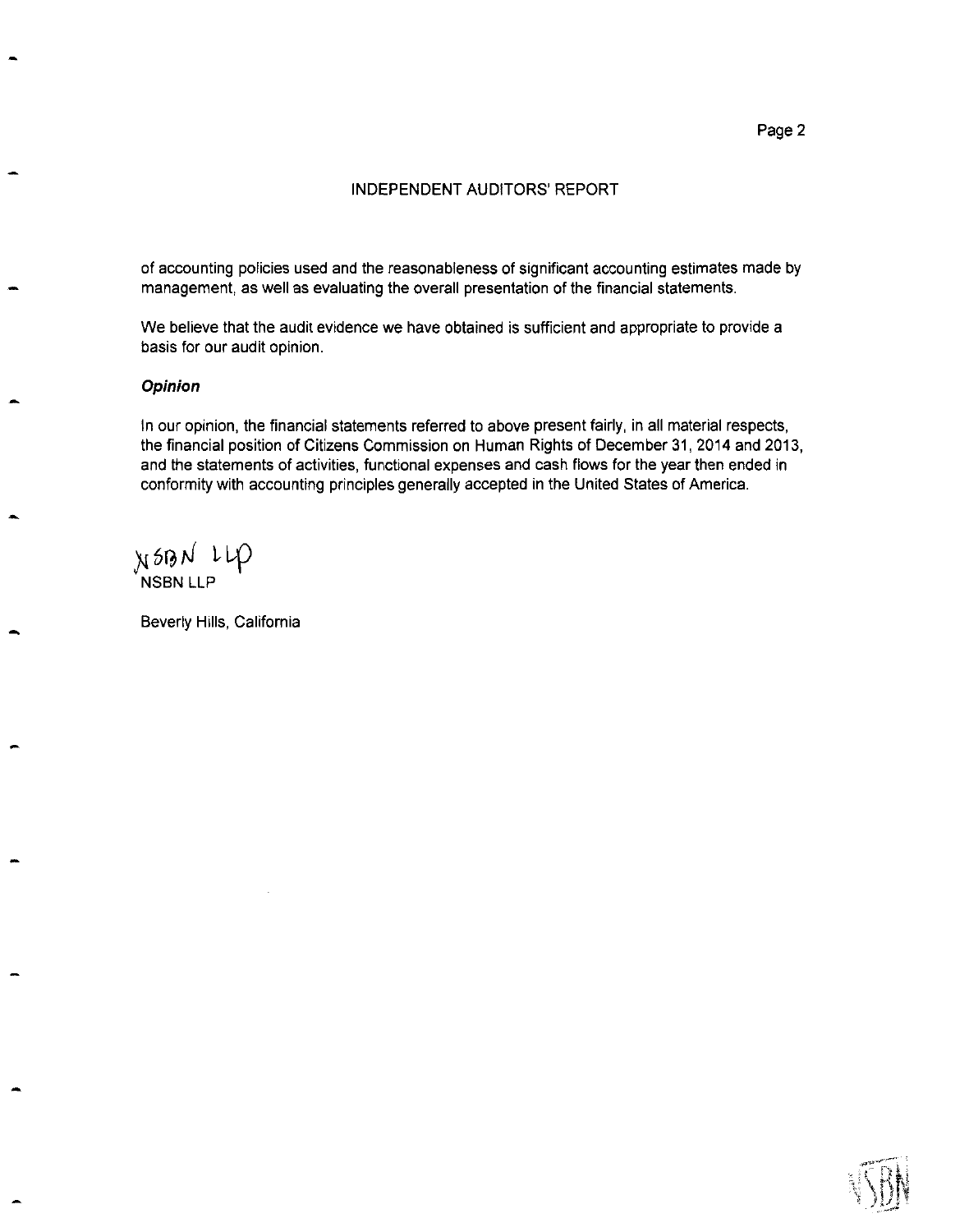# CITIZENS COMMISSION ON HUMAN RIGHTS STATEMENTS OF FINANCIAL POSITION DECEMBER 31, 2014 and 2013

 

| <b>ASSETS</b>                                                                                                                            | 2014                                                             |    | 2013                                                      |
|------------------------------------------------------------------------------------------------------------------------------------------|------------------------------------------------------------------|----|-----------------------------------------------------------|
| Cash and cash equivalents<br>Receivables, net<br>Deposits and other assets<br>Donated assets<br>Inventory<br>Property and equipment, net | \$<br>127,847<br>15,517<br>695,867<br>66,822<br>43,879<br>32,722 | \$ | 151,749<br>16,444<br>11,038<br>61,460<br>57,313<br>36,705 |
| TOTAL ASSETS                                                                                                                             | \$<br>982,654                                                    | \$ | 334,709                                                   |
| <b>LIABILITIES</b>                                                                                                                       |                                                                  |    |                                                           |
| Accounts payable and accrued liabilities<br>Due to related party                                                                         | \$<br>20,695                                                     | S  | 31,602<br>93,925                                          |
| <b>TOTAL LIABILITIES</b>                                                                                                                 | 20,695                                                           |    | 125,527                                                   |
| NET ASSETS - unrestricted                                                                                                                | 961,959                                                          |    | 209,182                                                   |
| TOTAL LIABILITIES AND NET ASSETS                                                                                                         | \$<br>982,654                                                    | \$ | 334,709                                                   |

See accompanying independent auditors' report. The notes are an integral part of these financial statements.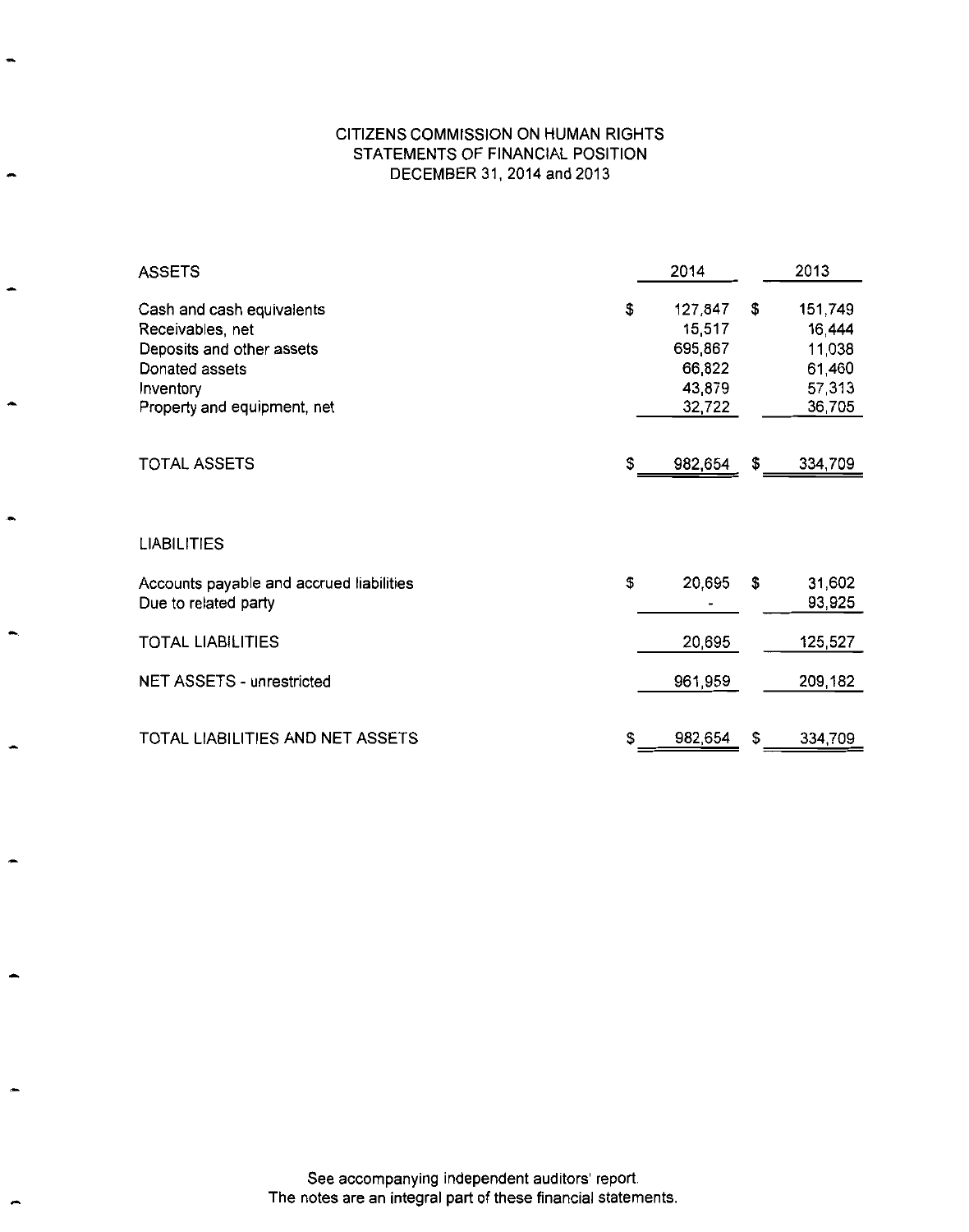#### CITIZENS COMMISSION ON HUMAN RIGHTS STATEMENT OF FUNCTIONAL EXPENSES YEAR ENDED DECEMBER 31, 2014

<sup>1</sup> <sup>1</sup> <sup>1</sup> <sup>1</sup> 1 1 It

 $\pmb{\ast}$ 

 

|                                           | Program Services                    |              |           |     |                                                    |  |                             | <b>Supporting Services</b> |   |                              |      |                           |             |    |                   |
|-------------------------------------------|-------------------------------------|--------------|-----------|-----|----------------------------------------------------|--|-----------------------------|----------------------------|---|------------------------------|------|---------------------------|-------------|----|-------------------|
|                                           | Hotline for<br>Psychiatric<br>Abuse |              | Lobbying  |     | Public<br>Awareness<br>and Information<br>Campaign |  | Educational<br>Publications | Research                   |   | Total<br>Program<br>Services |      | Management<br>and General | Fundraising |    | Total<br>Expenses |
| Salaries and employee benefits            |                                     | $111,554$ \$ | 72,464 \$ |     | 396,086<br>- \$                                    |  | 176,801 \$                  | 168,257 \$                 |   | 925,162 \$                   |      | 91,377 \$                 | 104,118     | S  | 1,120,657         |
| Payroll taxes                             |                                     | 9,896        | 5,994     |     | 32,964                                             |  | 14,815                      | 14,057                     |   | 77,726                       |      | 8,106                     | 9,237       |    | 95,069            |
|                                           | 121,450                             |              | 78,458    |     | 429,050                                            |  | 191,616                     | 182,314                    |   | 1,002,888                    |      | 99,483                    | 113,355     |    | 1,215,726         |
| Contributions to affiliated organizations |                                     |              |           |     | 8,950                                              |  |                             |                            |   | 8,950                        |      |                           |             |    | 8,950             |
| Cost of materials sold                    |                                     |              |           |     |                                                    |  | 27,114                      |                            |   | 27,114                       |      |                           |             |    | 27,114            |
| Donation of materials                     |                                     |              |           |     |                                                    |  |                             |                            |   |                              |      |                           |             |    |                   |
| Fundraising commissions                   |                                     |              |           |     |                                                    |  |                             |                            |   |                              |      |                           | 63,849      |    | 63,849            |
| Insurance                                 |                                     | 2,998        | 2,055     |     | 17,638                                             |  | 5.362                       | 3,023                      |   | 31,076                       |      | 3,997                     | 3,446       |    | 38,519            |
| Maintenance                               |                                     | 613          | 453       |     | 4,629                                              |  | 1,214                       | 454                        |   | 7.363                        |      | 1,023                     | 792         |    | 9,178             |
| Office and administrative                 |                                     | 899          | 545       |     | 10,406                                             |  | 4,663                       | 12,066                     |   | 28,579                       |      | 7,885                     | 39,647      |    | 76,111            |
| Postage and shipping                      |                                     | 940          | 569       |     | 40,032                                             |  | 5,595                       | 1,335                      |   | 48,471                       |      | 770                       | 877         |    | 50,118            |
| Printing and promotion                    |                                     | 95           | 154       |     | 877,089                                            |  | 4,303                       | 135                        |   | 881,776                      |      | 78                        | 4,349       |    | 886,203           |
| Professional fees                         |                                     |              |           |     | 2,000                                              |  |                             | 1,575                      |   | 3,575                        |      | 30,961                    | 10,029      |    | 44,565            |
| Rent                                      | 26,620                              |              | 19,635    |     | 200,884                                            |  | 61,072                      | 19,692                     |   | 327,903                      |      | 44,404                    | 34,350      |    | 406,657           |
| <b>Staff Training</b>                     |                                     | 392          | 237       |     | 1,304                                              |  | 586                         | 556                        |   | 3,075                        |      | 321                       | 2,200       |    | 5,596             |
| Special events costs                      |                                     |              |           |     | 230,327                                            |  |                             |                            |   | 230,327                      |      |                           | 25,379      |    | 255,706           |
| Taxes, dues and fees                      |                                     | 25           | 16        |     | 12,356                                             |  | 39                          | 193                        |   | 12,629                       |      | 279                       | 186         |    | 13,094            |
| Telephone                                 |                                     | 4,415        | 2,674     |     | 14,706                                             |  | 6.609                       | 6,271                      |   | 34,675                       |      | 3,616                     | 4,121       |    | 42,412            |
| Travel                                    |                                     | 58           | 3,399     |     | 8,463                                              |  | 86                          | 82                         |   | 12,088                       |      | 1,486                     | 54          |    | 13,628            |
| Utilities                                 |                                     | 4,477        | 3,302     |     | 33,782                                             |  | 8,856                       | 3,312                      |   | 53,729                       |      | 7,467                     | 5,776       |    | 66,972            |
| Total expenses before depreciation        | 162,982                             |              | 111,497   |     | 1,891,616                                          |  | 317,115                     | 231,008                    |   | 2,714,218                    |      | 201,770                   | 308,410     |    | 3,224,398         |
| Depreciation                              |                                     | 817          | 603       |     | 6,167                                              |  | 1,617                       | 605                        |   | 9,809                        |      | 1,363                     | 1,054       |    | 12,226            |
| <b>Total Expenses</b>                     |                                     | 163,799 \$   | 112,100   | - 5 | 1,897,783<br>- \$                                  |  | 318 732 \$                  | 231,613                    | 5 | 2 724,027                    | - \$ | $203,133$ \$              | 309,464     | s. | 3,236,624         |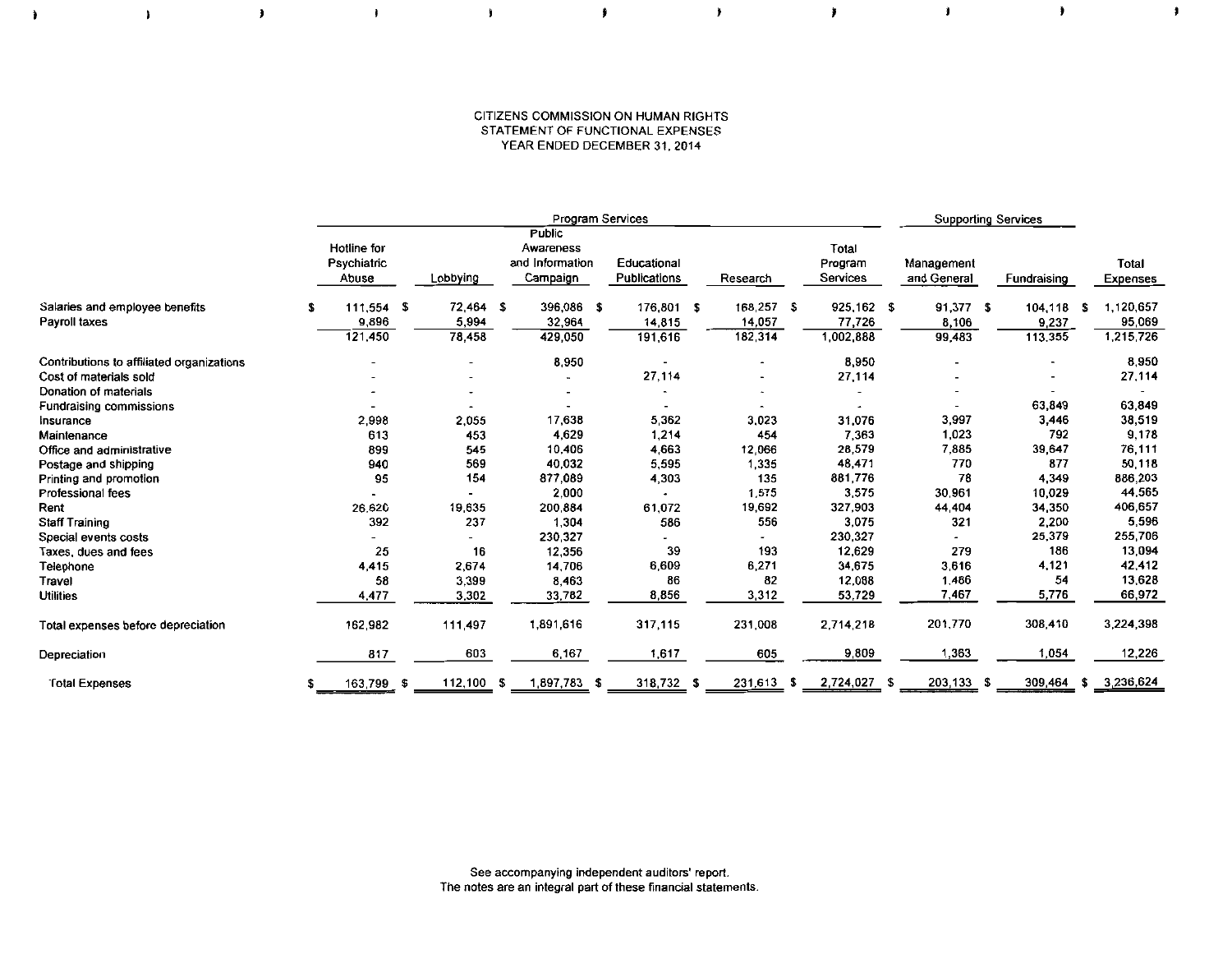#### CITIZENS COMMISSION ON HUMAN RIGHTS STATEMENT OF FUNCTIONAL EXPENSES YEAR ENDED DECEMBER 31, 2013

*Delaware* 

 $\blacktriangleright$ 

 $\bullet$ 

 $\frac{1}{2}$ 

 $\ddot{\mathbf{y}}$ 

**Contract District** 

 $\begin{aligned} \mathcal{F}_{\text{max}}(\mathbf{r}) = \mathcal{F}_{\text{max}}(\mathbf{r}) \end{aligned}$ 

 $\bullet$ 

 $\mathbf{I}$ 

 $\mathbf{A}$ 

|                                                  | Program Services                    |  |           |                                                    |  |                             |      | <b>Supporting Services</b> |     |                              |  |                           |               |                   |
|--------------------------------------------------|-------------------------------------|--|-----------|----------------------------------------------------|--|-----------------------------|------|----------------------------|-----|------------------------------|--|---------------------------|---------------|-------------------|
|                                                  | Hotline for<br>Psychiatric<br>Abuse |  | Lobbying  | Public<br>Awareness<br>and Information<br>Campaign |  | Educational<br>Publications |      | Research                   |     | Total<br>Program<br>Services |  | Management<br>and General | Fundraising   | Total<br>Expenses |
| Salaries and employee benefits                   | 77,897 \$                           |  | 66.834 \$ | 371.168 \$                                         |  | 158,747                     | - \$ | 138,090 \$                 |     | 812,736 \$                   |  | 93,581 \$                 | 85,040 \$     | 991,357           |
| Payroll taxes                                    | 7,630                               |  | 6,019     | 33,718                                             |  | 14,494                      |      | 12,471                     |     | 74,332                       |  | 9,167                     | 8,330         | 91,829            |
|                                                  | 85,527                              |  | 72,853    | 404,886                                            |  | 173,241                     |      | 150,561                    |     | 887,068                      |  | 102,748                   | 93,370        | 1,083,186         |
| Contributions to other Scientology organizations |                                     |  |           | 96,000                                             |  |                             |      |                            |     | 96,000                       |  |                           |               | 96,000            |
| Cost of materials sold                           |                                     |  |           |                                                    |  | 33,091                      |      |                            |     | 33,091                       |  |                           |               | 33,091            |
| Fundraising commissions                          |                                     |  |           |                                                    |  | 2,426                       |      |                            |     | 2,426                        |  |                           |               | 2,426             |
| Insurance                                        |                                     |  |           |                                                    |  |                             |      |                            |     |                              |  |                           | 98,468        | 98,468            |
| Maintenance                                      | 2,063                               |  | 1,568     | 12,714                                             |  | 4,009                       |      | 2,342                      |     | 22,696                       |  | 3,015                     | 2,481         | 28,192            |
| Office and administrative                        | 777                                 |  | 573       | 5,861                                              |  | 1,537                       |      | 575                        |     | 9,323                        |  | 1,295                     | 1,002         | 11,620            |
| Postage and shipping                             | 508                                 |  | 401       | 9,540                                              |  | 2,419                       |      | 10,564                     |     | 23,432                       |  | 11,217                    | 45,679        | 80,328            |
| Printing and promotion                           | 1,070                               |  | 844       | 4,924                                              |  | 1,276                       |      | 1,749                      |     | 9,863                        |  | 1,286                     | 8,693         | 19,842            |
| Professional fees                                | 202                                 |  | 15,785    | 933,045                                            |  | 9,069                       |      | 331                        |     | 958,432                      |  | 243                       | 13,382        | 972,057           |
| Rent                                             |                                     |  | 5,503     | 36,181                                             |  |                             |      | 22,617                     |     | 64,301                       |  | 38,916                    | 11,384        | 114,601           |
| Special events costs                             | 26,486                              |  | 19,536    | 199,873                                            |  | 59,697                      |      | 19,593                     |     | 325,185                      |  | 44,180                    | 34,177        | 403,542           |
| Taxes, dues and fees                             | 3,986                               |  | 3,144     | 17,615                                             |  | 7,572                       |      | 6,515                      |     | 38,832                       |  | 4,789                     | 4,352         | 47,973            |
| Telephone                                        |                                     |  |           | 239,045                                            |  |                             |      |                            |     | 239,045                      |  |                           | 6,529         | 245,574           |
| Travel                                           | 70                                  |  | 55        | 5,416                                              |  | 958                         |      | 25,111                     |     | 31,610                       |  | 236                       | 336           | 32,182            |
| <b>Utilities</b>                                 | 3,651                               |  | 2,880     | 16,132                                             |  | 6,934                       |      | 5,966                      |     | 35,563                       |  | 4,386                     | 3,985         | 43,934            |
|                                                  | 57                                  |  | 9,568     | 11,828                                             |  | 108                         |      | 93                         |     | 21,654                       |  | 316                       | 62            | 22,032            |
| Total expenses before depreciation               | 4,071                               |  | 3,003     | 30,723                                             |  | 8,054                       |      | 3,012                      |     | 48,863                       |  | 6,791                     | 5,253         | 60,907            |
| Depreciation                                     | 128,468                             |  | 135,713   | 2,023,783                                          |  | 310,391                     |      | 249,029                    |     | 2,847,384                    |  | 219,418                   | 329,153       | 3,395,955         |
| <b>Total Expenses</b>                            | 737                                 |  | 544       | 5,564                                              |  | 1,459                       |      | 545                        |     | 8,849                        |  | 1,230                     | 951           | 11,030            |
|                                                  | 129,205 \$                          |  | 136,257   | 2,029,347 \$<br>- S                                |  | 311,850                     | - \$ | 249,574                    | - S | 2,856,233 \$                 |  | 220,648 \$                | 330,104<br>-S | 3,406,985         |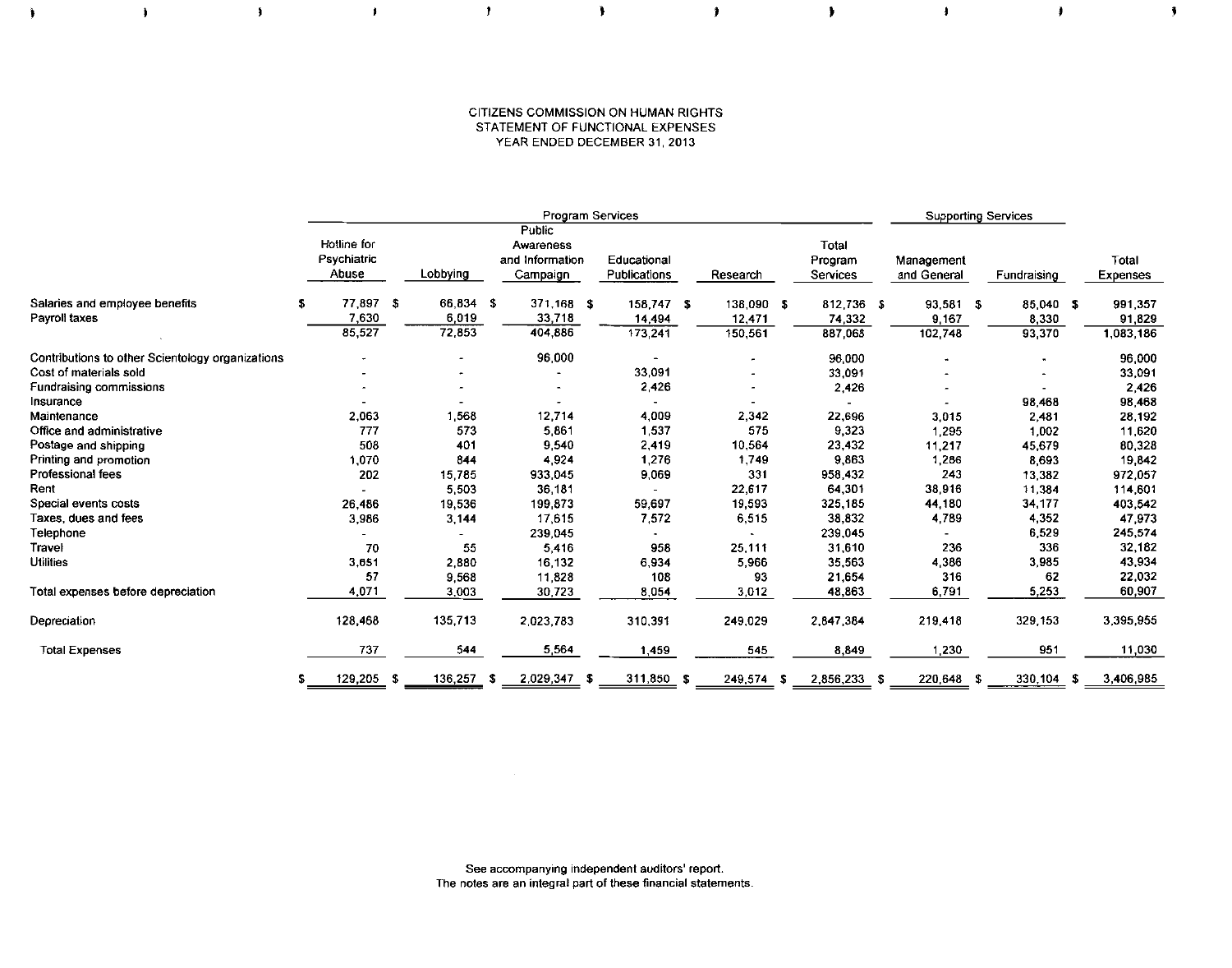## Note 1 NATURE OF ACTIVITIES AND SUMMARY OF SIGNIFICANT ACCOUNTING POLICIES -

Description of Reporting Entity-

Citizens Commission on Human Rights (CCHR) is a California, tax-exempt, nonprofit, public benefit corporation dedicated to investigating and exposing psychiatric violations of human rights. As a research and educational organization, CCHR's primary goal is to provide the general public with the facts they need for a better understanding of the social, medical, economic and legal effects of certain psychiatric practices and treatments . It also seeks to protect the public against increasing encroachment on individual rights and civil liberties that result from psychiatry's impingement on society .

CCHR's objectives are to bring these matters to the attention of the public and relevant governmental entities and to encourage a more responsible approach to mental healing that respects human and civil rights of all individuals concerned.

CCHR achieves its goals through extensive educational and outreach activities . It conducts research, publishes educational literature, serves as an international informational clearinghouse, hosts educational events, and engages in other public outreach and educational activities, including providing tours of its permanent museum, Psychiatry, the Industry of Death Museum.

Tax Exempt Status-

CCHR is recognized by the Internal Revenue Service as exempt from Federal income tax under Section 501(c)(3). CCHR is also recognized by the California Franchise Tax Board as exempt from California Corporation Franchise Tax under Section 23772(a)(2)(A)(i) of the California Revenue and Taxation Code and exempt from income tax under Section 2370(1)(d) . CCHR qualifies for the charitable contribution deduction under Section 170(b)(1)(A) and has been classified as an organization other than a private foundation under Section 509(a)(2).

Income Taxes-

CCHR files Form 990, Return of Organization Exempt from Income Tax, and Form 199, California Exempt Organization Annual Information Return.

CCHR has evaluated its tax positions and the certainty as to whether those tax positions will be sustained in the event of an audit by taxing authorities at the federal and state level It has determined that all income tax positions are more likely than not (greater than 50% chance) of being sustained upon potential audit or examination ; therefore, no recognition or disclosure of uncertain income tax positions is required in the financial statements .

With few exceptions, CCHR is no longer subject to U.S. federal and state examinations by tax authorities for years before 2011 and 2010, respectively .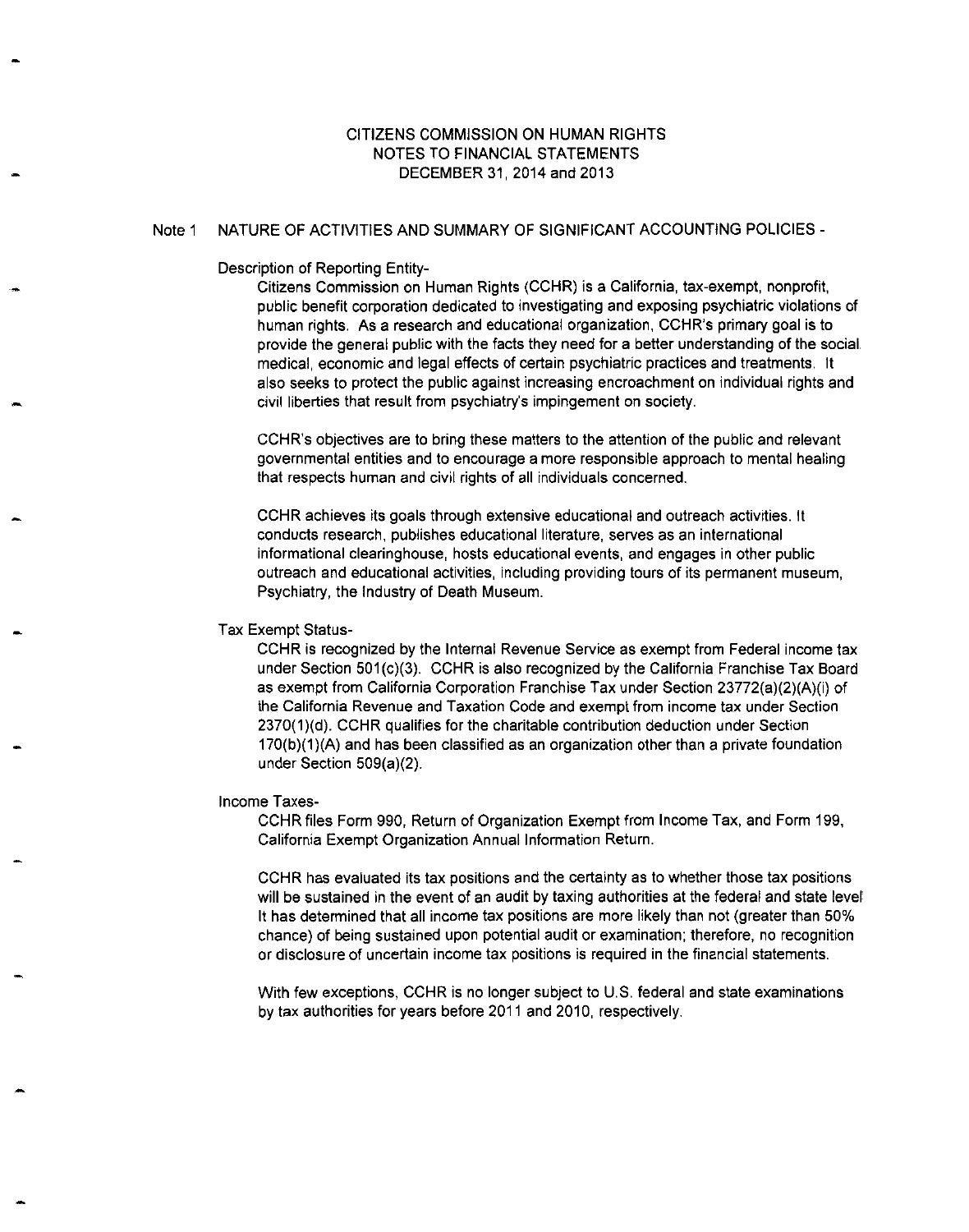## Note 1 NATURE OF ACTIVITIES AND SUMMARY OF SIGNIFICANT ACCOUNTING POLICIES -(Continued)

### Basis of Accounting-

The financial statements of CCHR have been prepared on the accrual basis of accounting and conform to accounting principles generally accepted in the United States of America as applicable to nonprofit organizations .

## Basis of Presentation-

The financial statements of CCHR have been presented in accordance with the AICPA's Audit and Accounting Guide, "Not-For-Profit Organizations ." The accounting policies followed are described below.

### Net Asset Classes-

The accompanying financial statements present information regarding CCHR's financial position and activities according to three classes of net assets : unrestricted, temporarily restricted and permanently restricted . The three classes are differentiated by donor restrictions :

### a- Unrestricted

Net assets that are not subject to donor-imposed restrictions, or donor-restricted contributions whose restrictions are met within the same reporting period .

#### b- Temporarily Restricted

Net assets that are subject to donor-imposed time or use restrictions that have not been met as of year-end . Temporarily restricted net assets are restricted for time (e .g ., multi-year pledges) or specific programs . There were no temporarily restricted net assets at December 31, 2014 and 2013.

### c- Permanently Restricted

Net assets subject to donor-imposed restrictions that are maintained permanently. There were no permanently restricted net assets at December 31, 2014 and 2013.

### Functional Expense Allocation-

The costs of providing CCHR's programs and the supporting services have been summarized on a functional basis in the statement of activities, and in the statement of functional expenses. Accordingly, certain costs have been allocated between program and supporting services in reasonable ratios determined by management.

#### Use of Estimates in the Preparation of Financial Statements -

The preparation of financial statements in conformity with accounting principles generally accepted in the United States of America requires management to make estimates and assumptions that affect certain reported amounts and disclosures . Accordingly, actual results could differ from those estimates .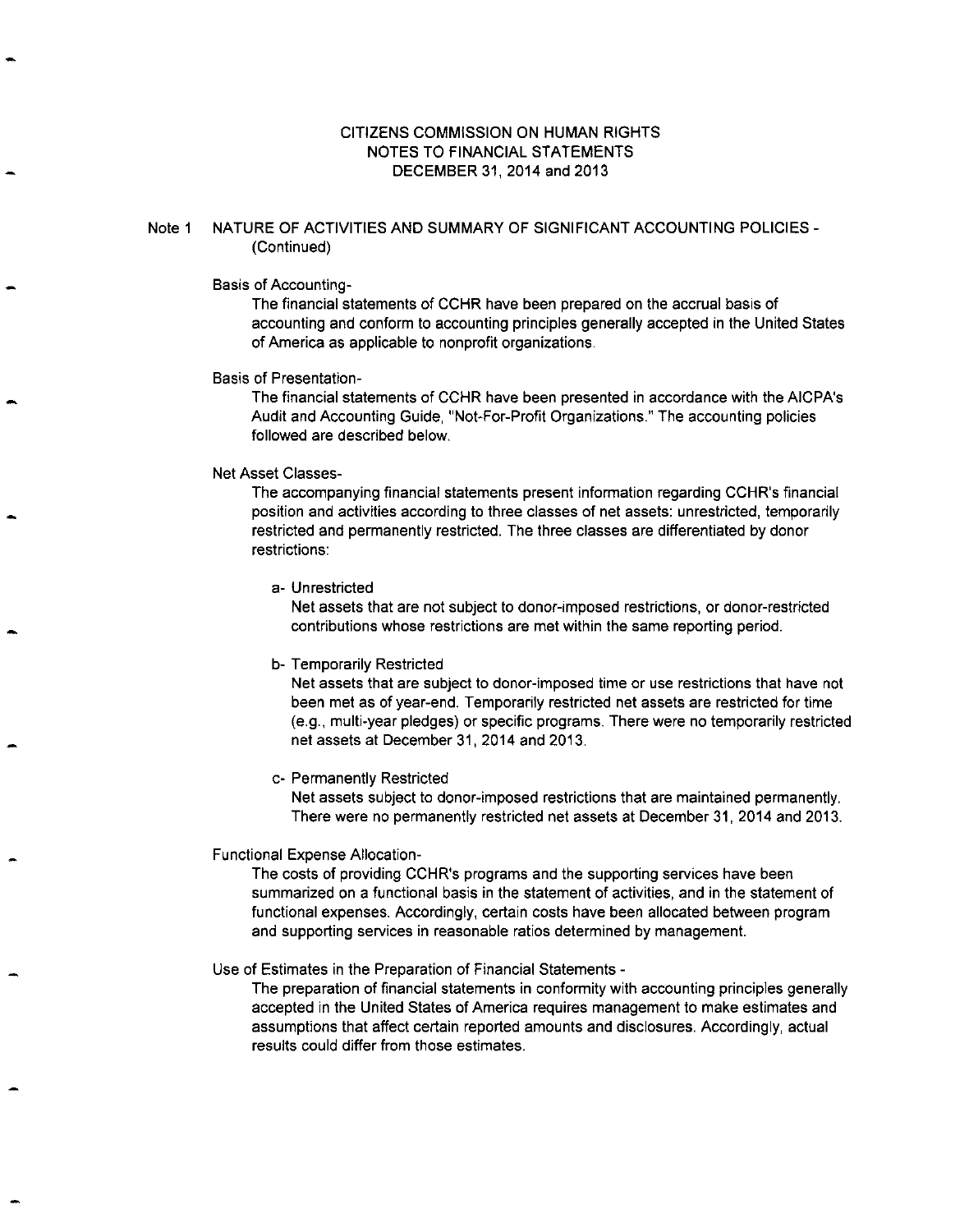## Note 1 NATURE OF ACTIVITIES AND SUMMARY OF SIGNIFICANT ACCOUNTING POLICIES -(Continued)

#### Cash and Cash Equivalents-

Cash and cash equivalents include all funds in banks and highly liquid investments in other financial institutions, with initial maturity of three months or less . The carrying value approximates fair value .

#### Inventory-

Inventory is stated at lower of cost or market; cost is determined by the average cost method. Inventory consists of public awareness and/or educational booklets, pamphlets and books, as well as insignia promoting the museum . Shipping costs are expensed when paid.

#### Fair value measurements-

CCHR adopted the Financial Accounting Standards Board issued ASC number 820-10, Fair Value Measurements, which defines fair value, establishes a framework for measuring fair value, and expands disclosures about fair value measurements . The standard provides a consistent definition of fair value which focuses on an exit price between market participants in an orderly transaction as prescribed by ASC number 820-10. The standard also prioritizes, within the measurement of fair value, the use of market-based information over entity-specific information and establishes a three-level hierarchy for fair value measurements based on the transparency of information used in the valuation of an asset or liability as of the measurement date.

The fair value hierarchy prioritizes the inputs to valuation techniques used to measure fair value into three broad levels:

- Level I Quoted prices are available in active markets for identical investments as of the reporting date. The type of investments in Level I include listed equities held in thi name of the Organization, and exclude listed equities and other securities held indirectly through commingled funds.
- Level II Pricing inputs, including broker quotes, are generally those other than exchange quoted prices in active markets, which are either directly or indirectly observable as of the reporting date, and fair value is determined through the use of models of other valuation methodologies.
- Level III Pricing inputs are unobservable for the investment and includes situations where there is little, if any, market activity for the investment. The inputs into the determination of fair value require significant management judgment or estimation. Investments that are included in this category generally include privately held investments and partnership interests .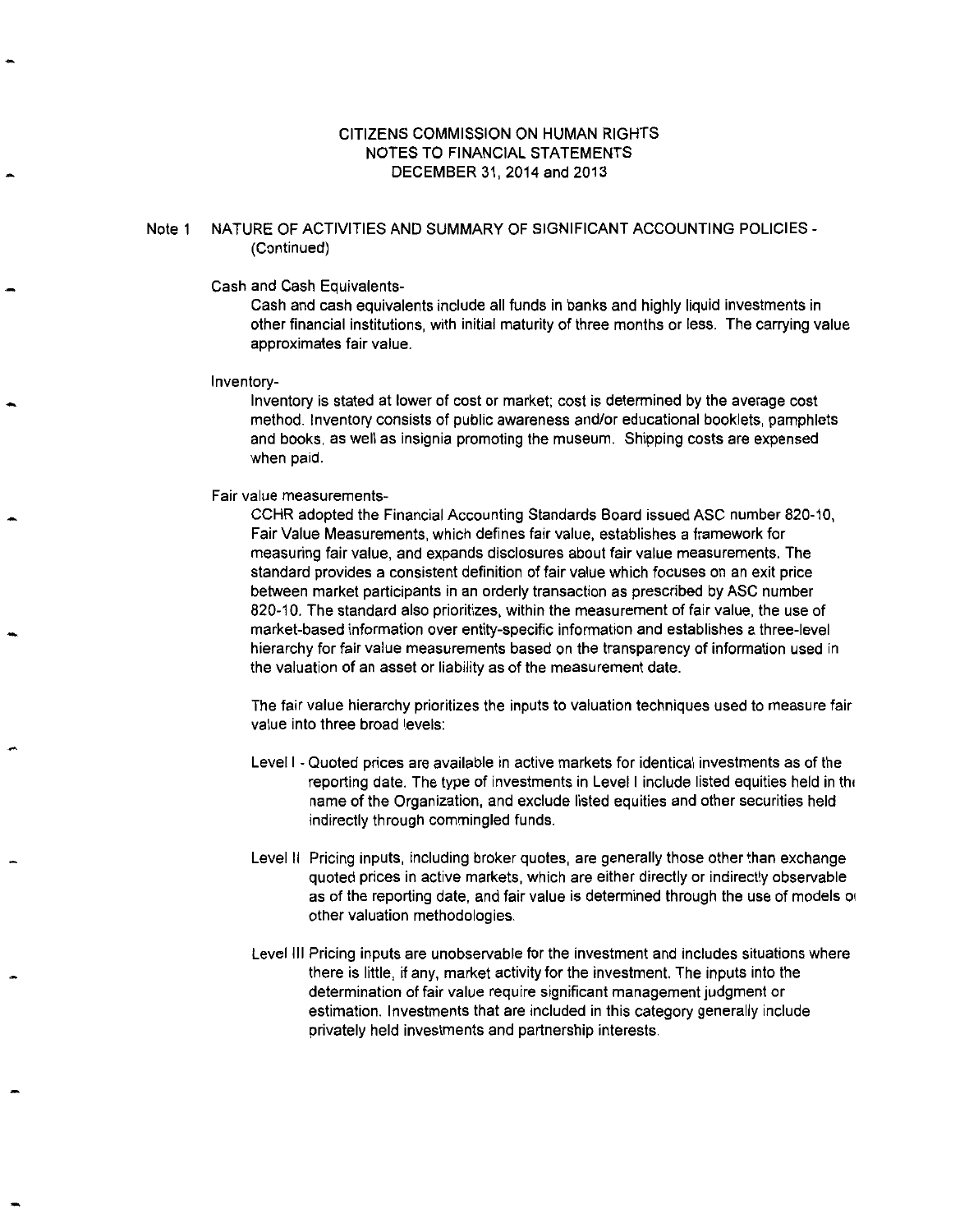# Note 1 NATURE OF ACTIVITIES AND SUMMARY OF SIGNIFICANT ACCOUNTING POLICIES -(Continued)

Property and equipment-

Property and equipment are carried at cost. Depreciation is computed using primarily the straight-line method, with the following estimated useful lives :

|                         | <b>YEARS</b> |
|-------------------------|--------------|
|                         |              |
| Furniture and equipment | $5 - 7$      |
| Display fixtures        |              |
| Software                | 3            |

Expenditures for maintenance, repairs, and renewals of minor items are charged to expense as incurred. Major renewals and improvements are capitalized. Upon disposition, the cost and related accumulated depreciation are removed from the accounts and the resulting gain or loss is reflected in operations for the period .

# Donated assets-

Non-cash donations are recorded as contributions at fair market value at the time of donation.

## Receivables-

Receivables represent amounts owed to CCHR by CCHR chapters for license fees and by donors for pledged unconditional promises to give . The receivables are stated at fair value net of allowances.

#### Subsequent events-

Management has evaluated subsequent events through September 17, 2015, the date the financial statements were available to be issued.

## Note 2 DONATED ASSETS

Donated assets consisted of non-cash donations . These donated assets are recorded as contributions at the fair market value at the time of donation . The fair value of the donated assets has been measured on a nonrecurring basis using quoted prices for similar assets in inactive markets (Level II inputs).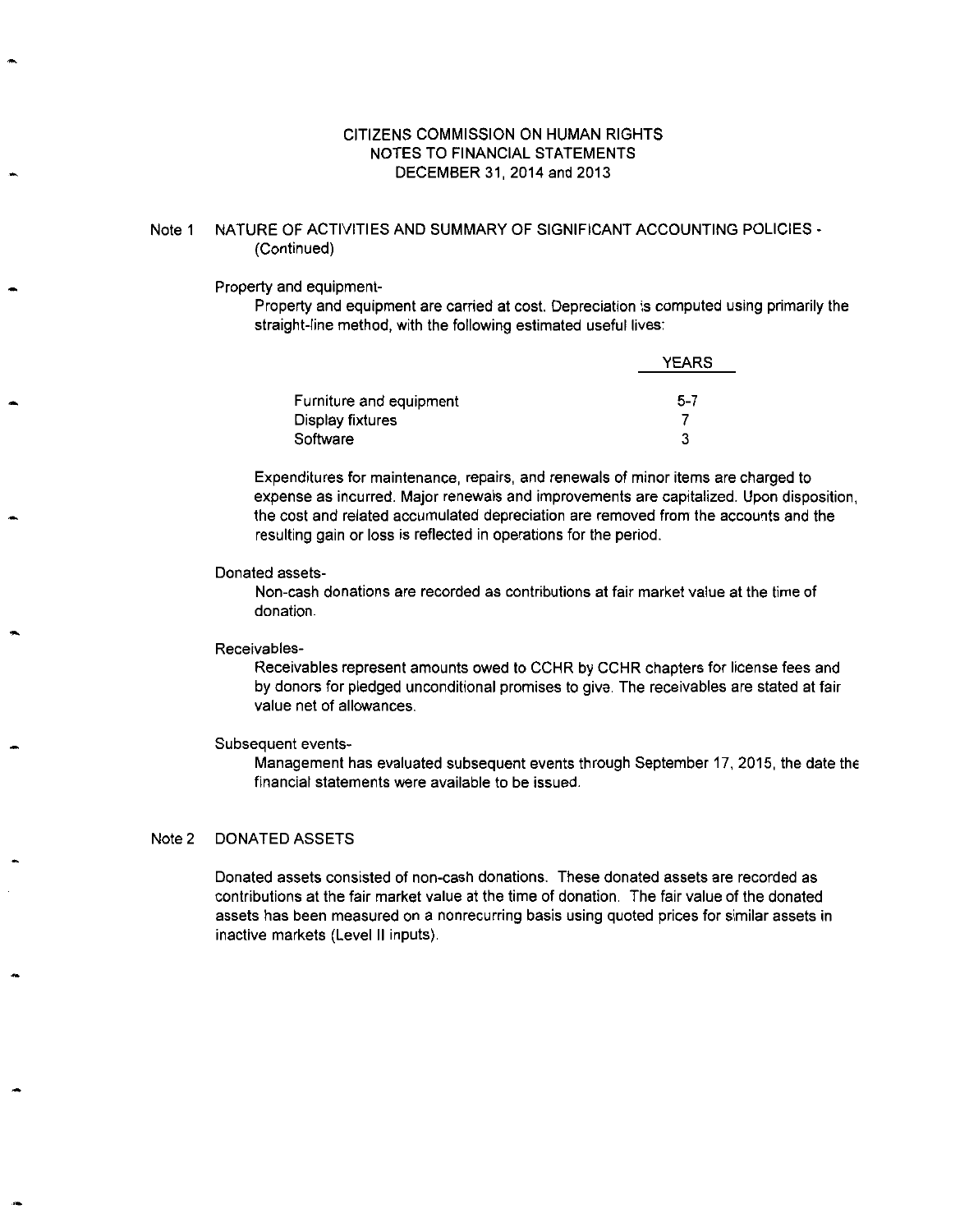## Note 3 FAIR VALUE MEASUREMENTS

 

The fair value measurements and levels within the fair value hierarchy of those measurements for the assets reported at fair value at December 31, 2014 and 2013 are as follows :

|        |                                                          | Fair Value      | Level I |    | Level II                       | Level III                            |
|--------|----------------------------------------------------------|-----------------|---------|----|--------------------------------|--------------------------------------|
|        | Measured on a Nonrecurring<br>Basis at December 31, 2014 |                 |         |    |                                |                                      |
|        | Donated assets                                           | \$<br>66,822 \$ |         | \$ | 66,822                         | \$                                   |
|        | Measured on a Nonrecurring<br>Basis at December 31, 2013 |                 |         |    |                                |                                      |
|        | Donated assets                                           | \$<br>61,460 \$ |         | \$ | 61,460                         | \$                                   |
| Note 4 | <b>RECEIVABLES</b>                                       |                 |         |    | 2014                           | 2013                                 |
|        | License fees receivable<br>Pledges receivable            |                 |         | \$ | 30,109<br>925                  | \$<br>32,638<br>250                  |
|        |                                                          |                 |         |    | 31,034                         | 32,888                               |
|        | Less allowance for doubtful accounts                     |                 |         |    | (15, 517)                      | (16, 444)                            |
|        |                                                          |                 |         | \$ | 15,517                         | \$<br>16,444                         |
| Note 5 | PROPERTY AND EQUIPMENT                                   |                 |         |    | 2014                           | 2013                                 |
|        | Furniture and equipment<br>Display fixtures<br>Software  |                 |         | \$ | 1,283,242<br>720,420<br>49,509 | \$<br>1,289,318<br>720,420<br>49,509 |
|        |                                                          |                 |         |    | 2,053,171                      | 2,059,247                            |
|        | Less accumulated depreciation                            |                 |         |    | (2,020,449)                    | (2,022,542)                          |
|        |                                                          |                 |         | S  | 32,722                         | \$<br>36,705                         |